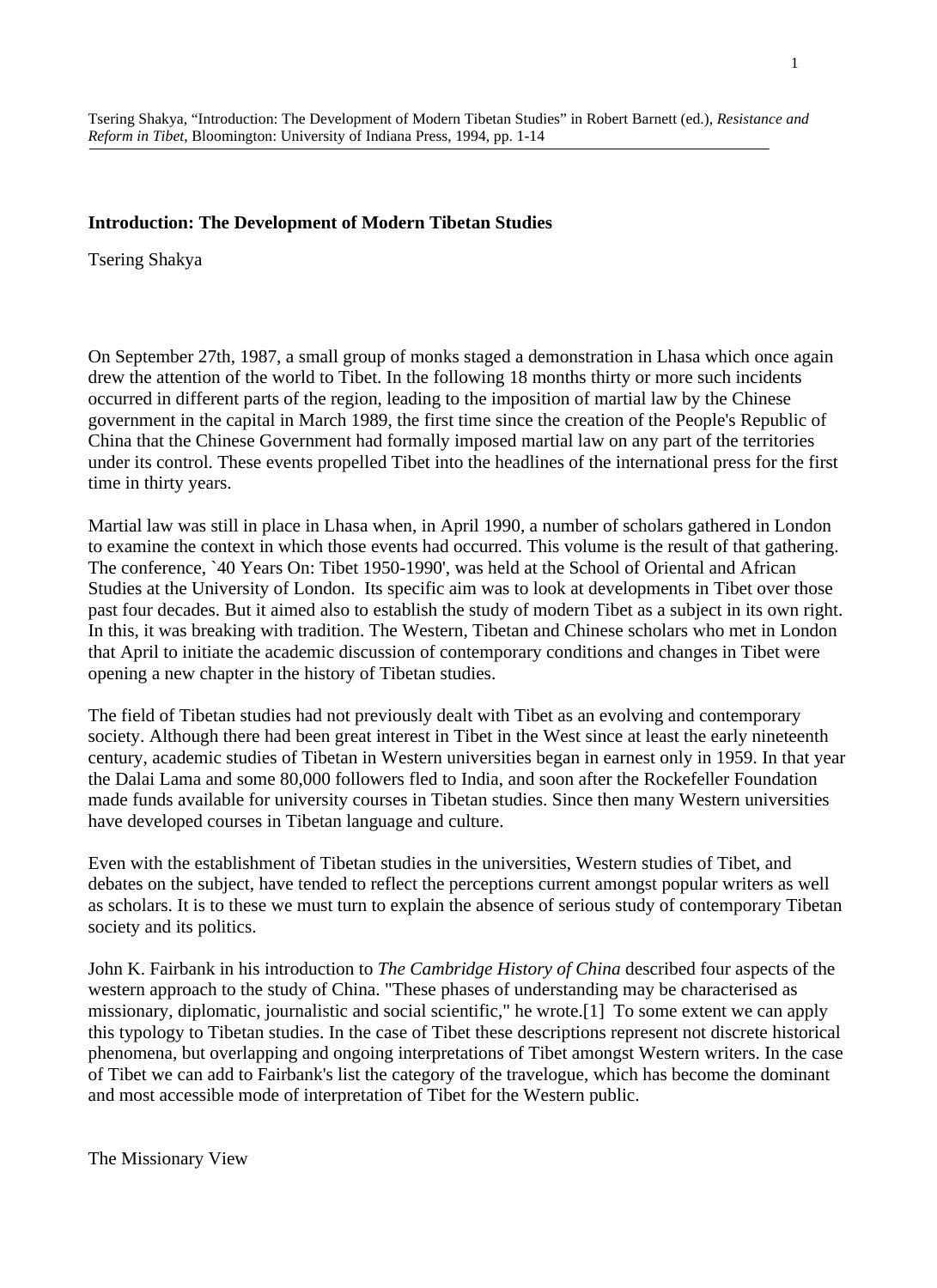The first Westerners to penetrate Tibet were Jesuits who in 1624 arrived from India to establish a mission in Tsaparang, then the cultural centre of Western Tibet. By the beginning of the 18th century, however, Tibet had been granted as an area of missionary activity by the Papal See to the Capuchins, who reached Lhasa in 1707 to establish a mission there. The reluctance of the Jesuits to depart from Tibet led to conflict and, in 1745, to the collapse of the entire missionary effort.

But both China and British India were to benefit greatly from the material gathered by the Jesuit missionaries. When, in 1774, the British decided to expand their interests beyond the foothills of the Himalayas and sent George Bogle to Shigatse, their prime source of information was a map of Tibet which the missionary D'Anvill, then based in Peking, had drawn ten years earlier for the Manchu Emperor Kang Hsi, relying on material provided by his co-religionists.

In 1762 the Augustin Friar Antonio Giorgi, using information supplied by the Capuchin missionaries, had published in Rome the *Alphabetum Thibetanum*, which introduced the Tibetan script to the West. The last of the Jesuit missionaries, Ippolito Desideri, had left an important account of his sojourn in Tibet, which included a valuable account of the Dzungar (Mongol) invasion. This was not published in English until 1904, but was influential in clerical circles from earlier times. Although Desideri mastered Tibetan language and studied the culture, he did so not as the subject of academic exploration but in order to "arm myself to launch a war", as he put it. He was impelled by a desire to refute Tibetan religious ideas and beliefs, and thus to propagate Christianity.

This was the dominant feature of study of Tibet by missionaries, who viewed Tibet as particularly fertile ground for conversion, seeing what they took to be the dominant role of religion in that country as an indicator that Tibetans were well suited to conversion to the Christian faith.

The Moravians, the most successful of all missionary groups working amongst Tibetan-speaking peoples, with a settlement established in Leh in 1885, shared Desideri's motivation. In the introduction to his Tibetan-English dictionary (originally produced in German) the well-known scholar-missionary Jaeschke explained in 1881 that "the chief motive of all our exertions lay always in the desire to facilitate and to hasten the spread of the Christian religion and of Christian civilisation among millions of Buddhists who inhabit Central Asia, and who speak and read in Tibetan idioms". [2] Nevertheless, they developed in their writings a highly scholarly approach, stemming from their efforts to translate the bible. Jaeschke's colleagues, A.H. Francke and K. Marx, produced between 1891 and 1931 a corpus of historical and ethnological studies on Ladakh which remains unsurpassed.

Although historically the missionary approach introduced an important mode of the Western interpretation of Tibet, its significance has since become primarily of historical import. Today Tibet is still seen as prime territory for conversion by Christian missionaries, but their contribution to scholarly studies in the modern era has never equalled that of the pioneer figures; viewing Tibetan society primarily as degenerate, modern missionaries have attached little importance to studying its culture.

The missionaries shared with later scholars a common focus on Tibetan religious systems and institutions as the primary subject of enquiry. They looked to Tibetan religion essentially in terms of the vocabulary it could provide for the translation and description of Christian concepts. Their primary focus on the religious aspect of Tibetan society has dominated Western views and studies of Tibet ever since the first missionary writings.

The Traveller's View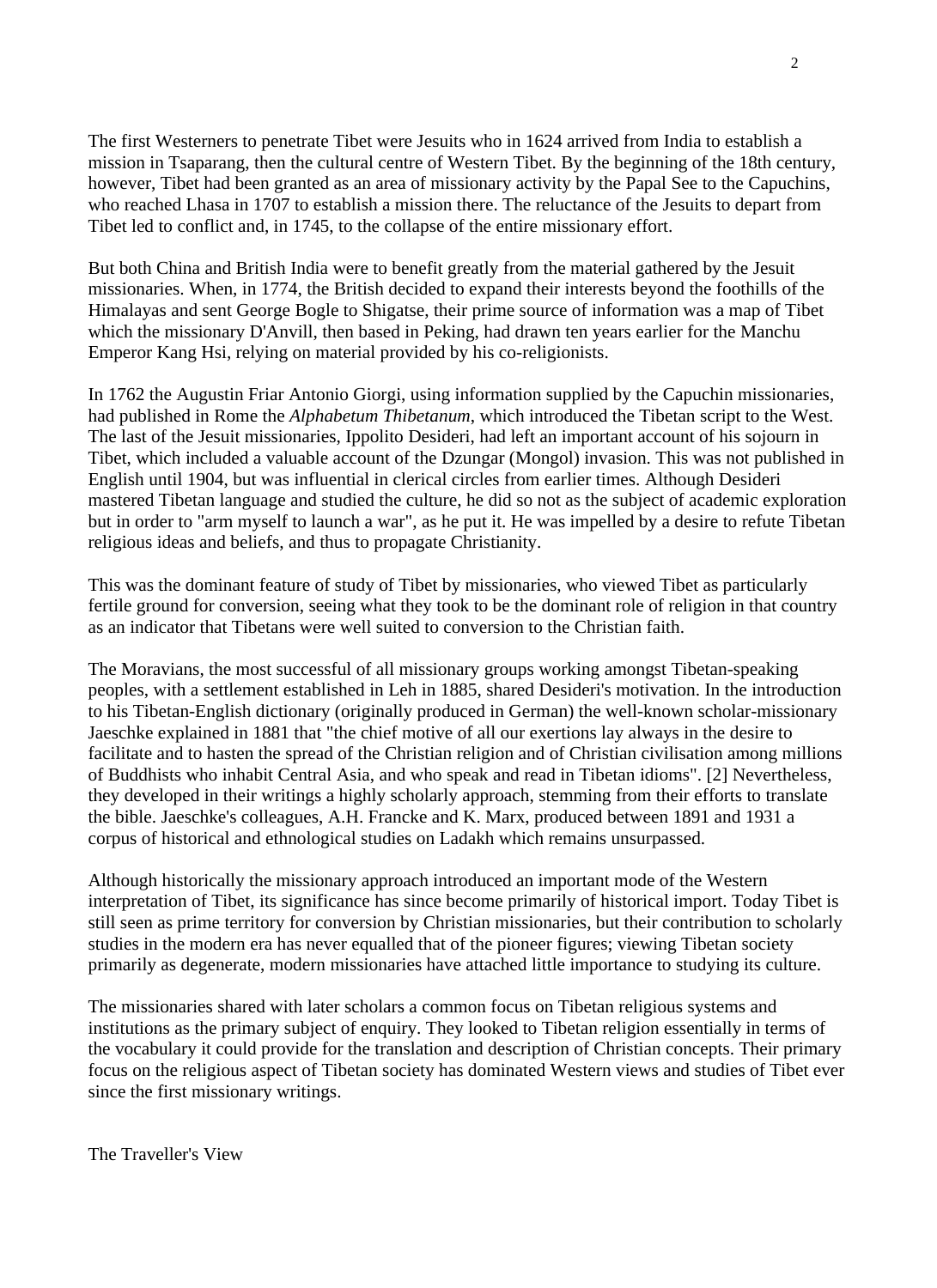Among the earlier missionaries were figures such as Desideri and Abbé Huc, whose accounts of their travels were widely read in late nineteenth century Europe. These provided inspiration for a generation of Westerners who viewed the region in terms of its potential for exploration and adventure. Those who realised the dream of travel in Tibet, motivated by what Alexandra David-Neel described as a "desire to explore beyond the garden gate", regarded the act of chronicling their wanderings as an essential part of the traveller's experience.[3]

A number of the travel writers sought to describe the social milieu they encountered. Spencer Chapman's story of his life in Lhasa in the late 1930s provided interesting insights into the daily lives of people in the capital, and Harrer too sought to provide a description of the city's inhabitants in the 1930s and 1940s. More recently Catriona Bass has given a detailed impression of people's attitudes towards their daily experience, based on her work there as a teacher in the mid-1980s. To these writers, all of whom worked and lived in Lhasa, the focus was on the people they met rather than on the process of exploration.

But they were the exceptions in the travel-writing genre. From Savage Landor onwards the great majority of Western travel writers have sought to emphasise the difficulties of their journey and the uniqueness of their encounter with the Tibetan environment. What struck these writers was a combination of their personal fortitude and the exclusivity of their experience. When they wrote about the context of these exploits, it was to stress the `otherness' and exoticness of the culture of Tibet, a place which they often characterised as sacred and mystical.

The travellers were struck primarily by the landscape, referring to the harshness of the environment and the splendour of the mountains. These they saw reflected in the essential nature of the Tibetan character and philosophy. "Up here we are in a realm of ice and clarity, of ultimate and primordial purity", wrote Fosco Maraini, the Italian explorer-writer.[4] The combined perception of Tibet as landscape and mystique was aptly summed up by Marco Pallis in the title of his travelogue, *Of Peaks and Lamas*.[5]

The traveller's mode of perception of Tibet contributed little to our understanding of Tibetan culture, but its influence far outweighed its significance, sustaining a popular and continuing perception of Tibet as the `hidden kingdom' and as a land of adventure and mystique. Tibet continues to excite Western travellers in this way, irrespective of the development of other literary presentations of Tibet. The opening of Tibet to Western tourists in the 1980s saw the publication of numerous accounts of travellers' experiences in Tibet, still focussing on the singularity of their experience much as their Edwardian forebears had done, even though at its peak in 1986-7 forty thousand foreign tourists were visiting Lhasa each year.

## The Diplomatic View

Britain's desire to expand its political and trade interests into Central Asia led to the need to establish contact with Tibet. Bogle's and Turner's missions to Tibet opened the diplomatic chapter in the Western encounter with Tibet. Turner's account, *The Court of the Tashi Lama*, published in 1835, was, interestingly, the first book in the English language on Tibet. Its publication reflected the increasing dominance of the British in the region, a role that was to be mirrored by their subsequent literary output on the country.

The primary concern of the British was the attempt to define the territorial limits of Tibet, the political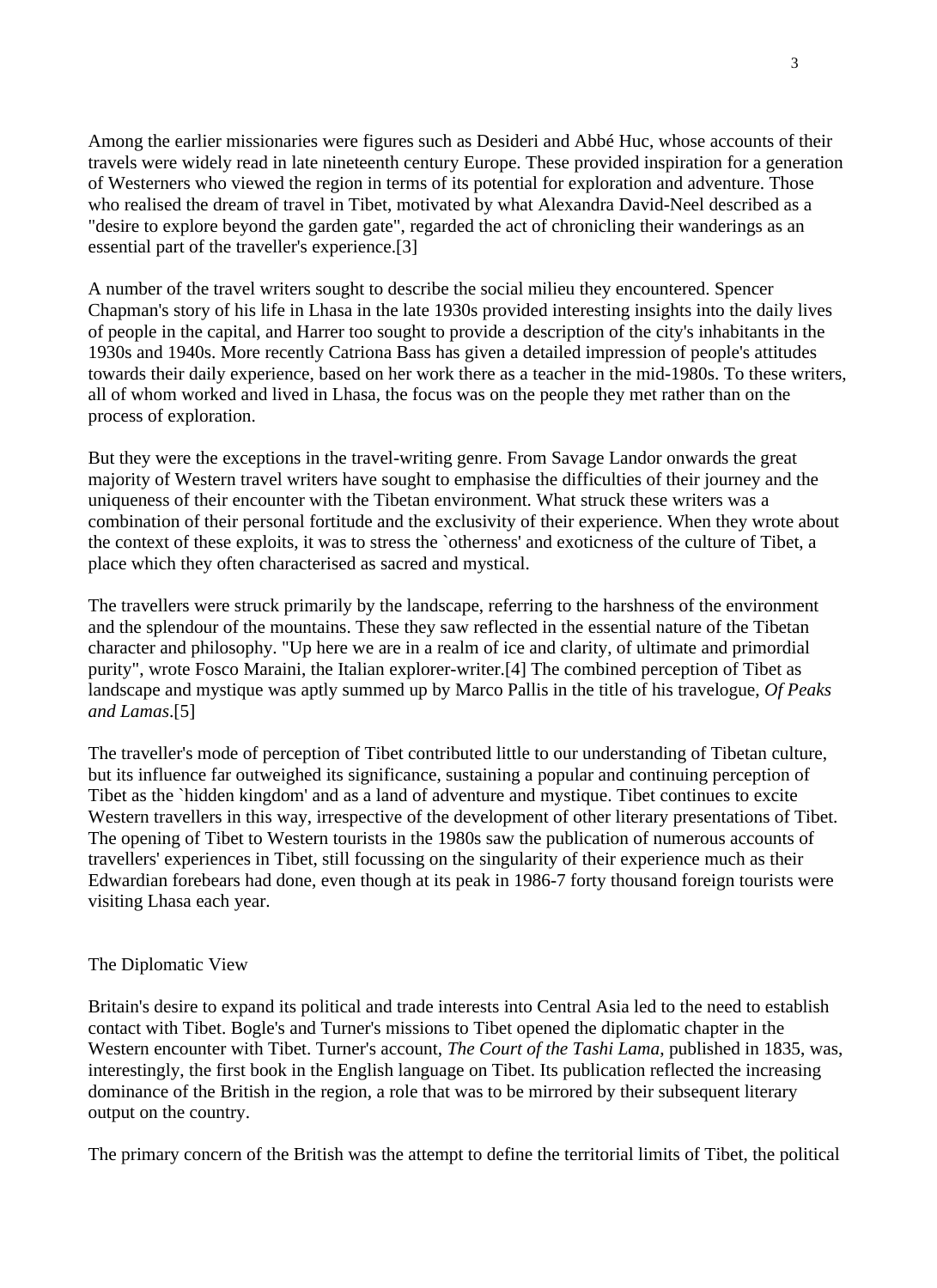authority of its rulers and its relations with neighbouring states. To accumulate the information needed for this exercise the British state provided patronage for an entire generation of scholars. Csoma de Koros, the great Hungarian researcher and linguist, was commissioned by the Government of Bengal in the 1830s to compile a Tibetan dictionary; Chandra Das, one of the pioneers of Tibetan studies, was employed by the Survey Department of the British Government of India as one of the Pundits, specially trained Indian agents sent by the British to gather information about the region.

Writings motivated by Britain's strategic interests reached their highpoint around the 1903 Younghusband invasion. Eight books were published by senior members of that expedition, including the detailed description of Lhasa provided by Perceval Landon, the correspondent for *The Times* attached to the mission. Younghusband's medical officer, Waddell, later went on to become the first university professor of Tibetan in Britain.

The political nature of their encounter with Tibet radically changed the perception of it as remote and isolated, at least for the diplomats and officers concerned. To them, Tibet was a country of strategic importance with whose leaders European governments now sought to enter into formal correspondence. To support the attempt to define its status and its boundaries, there was an urgent need for information about its economy, geography and political system, all of which was seen in terms of the possibilities it offered to British interests in the region. Moorcroft was looking for the best place to buy horses for the Indian army, Bayley was sent to find the sources of the major rivers, and others looked into the possibility of using Tibet as a market for Indian tea. Hodgeson, later to become a prolific writer on the area, even wrote a paper on the suitability of the southern Himalayas for European settlement.

Younghusband, Bell, O'Connor, MacDonald, Gould and other writers on Tibet, most of whom served the British administration in one capacity or another, tended to see Tibetan history within the context of rivalries between the major regional powers - China, Britain, and to some extent Russia. Consequently, scholarly writings on the history of Tibet in the late nineteenth and in the twentieth centuries by writers such as Mehra, Lamb, Kaur Singh and Addy, concentrate on the territorial limits and definition of Tibet. These writers have invariably depended on primary sources in British archives, thus seeing the history of the period against the backdrop of what Kipling christened the Great Game. This view of Tibet has been heightened by the establishment of Chinese control in Tibet since 1950, based on the much disputed territorial claim that Tibet was part of China. Leading to detailed and contentious study of the status of Tibet, this has been further encouraged since 1962 by the Sino-Indian disputes over the former Tibetan borders.

#### The Journalistic Approach

The first extensive reports on Tibet to emerge in the Western press were the despatches submitted by journalists who, like Perceval Landon, travelled into Tibet with the Younghusband Expedition. It was with Edmund Chandler, the *Daily Mail* reporter who accompanied the expedition, that the distinctively journalistic view of Tibet emerged. His reports from the battlefront at Khampa Dzong near Gyantse were to have a significant impact on British public opinion, and he was largely responsible for the popular disdain with which Curzon's cavalier approach to Tibet came to be regarded. But his work was unique: until the 1950s what little journalistic coverage there was remained indistinguishable from the travelogue.

The Chinese invasion in 1950 initiated widespread interest in Tibet. It came at the same time as the Korean War, when the Cold War was at its height. Anti-Chinese feeling was thus seen as an automatic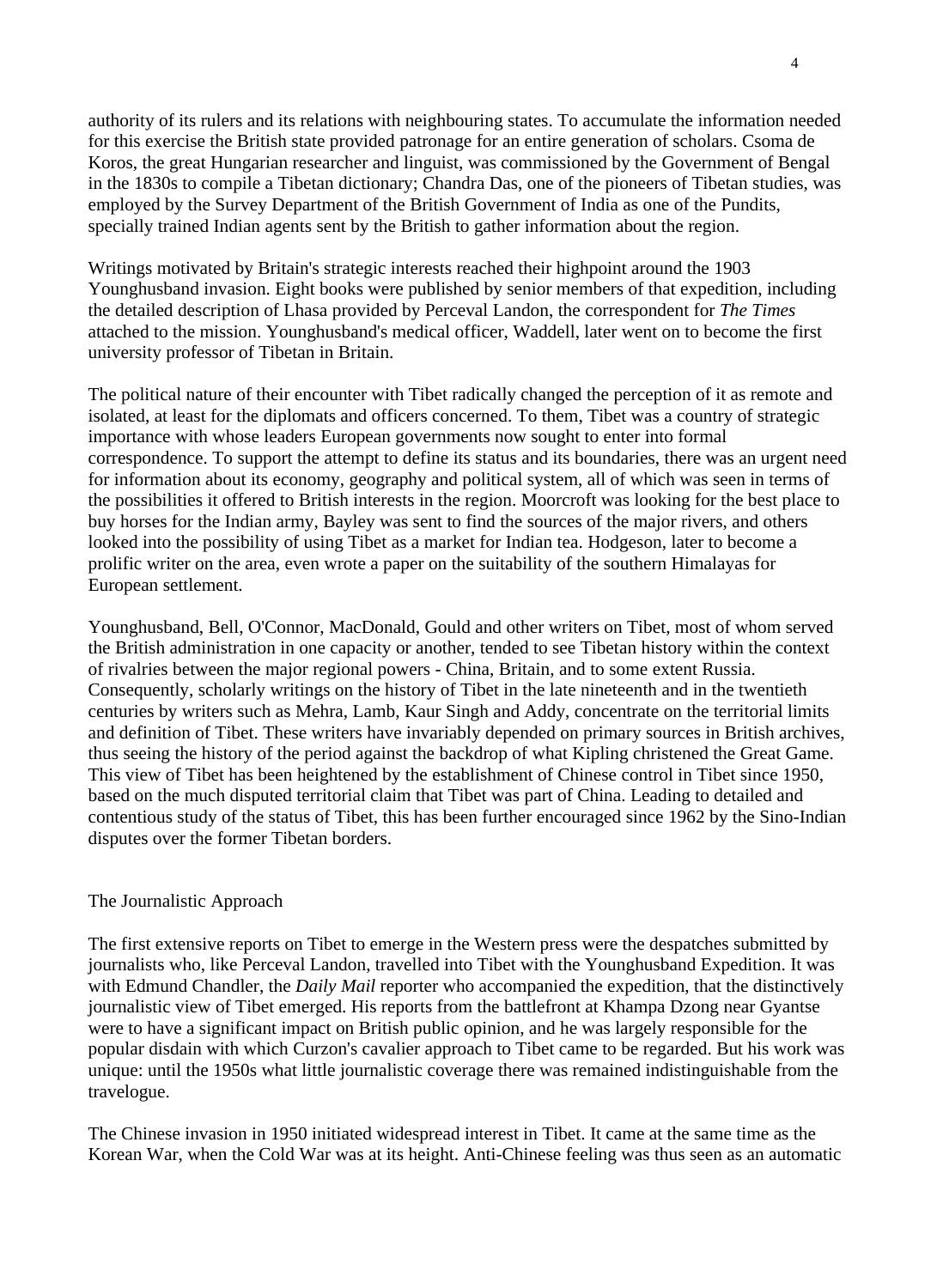extension of anti-Communist fervour in the West, and there was a tendency to view the Tibetan situation as an example of the Communists' desire for world domination. The flight of the Dalai Lama to India in 1959 initiated a flood of popular writing on the course of the Tibetan rebellion and its consequences (Barber, Patterson, Morris, Peissel). The school of writing which grew out of these events was driven by both a sense of mission and a taste for high drama.

 This tragic sequel... is not an adventure story. It is not a pleasant story. But it is a true story. And we of the free world ought to know more about it,

wrote Lowell Thomas in 1959, introducing his epic account of the Chinese invasion.

The journalistic perception shared by these writers by its nature focussed on those events that were seen as of major significance at the time - the Uprising, the `flight into exile', and so on. The exploits of the protagonists were described as adventures or as acts of individual heroism, but the causes of the events which engendered them were generally not examined beyond their role in provoking people into action. The nature of the society that produced or was changed by these incidents was not within the purview of these writers.

The writers who were close to the Chinese point of view did attempt to describe traditional Tibetan society, but they were dedicated to eulogising the social improvements that China had brought to Tibet and were therefore committed to stressing the backwardness of pre-1950 conditions (Felix Greene, Gelder, Han Suyin, Epstein). Where they talked about the present, it was to stress what they saw as the economic advancement of Tibetan society and its progression towards a Chinese-defined notion of modernity.

Writers who sympathised with the Tibetan exile movement, later to be dominated by Avedon's work, have stressed the role of Tibetans as essentially passive victims, suffering under Chinese rule. Within their work the interpretation of Tibet was an essentially journalistic experience. This view was heightened by the events of 1987, seen chiefly through the eyes of both the Tibetans and Westerners who witnessed them. A literature of reportage emerged that ranged from the chronicling of events to exercises in sensationalism: "the first-ever eyewitness account of Chinese oppression in Tibet", as one author described their account in 1990. This genre chose rarely to explore questions of social change or of the diversity of political interest groups in Tibet. Journalistic literature on Tibet has remained limited to exploring the traditional dramatisation of the issue as a conflict between two protagonists.

# The Emergence of a Social Scientific Approach

Today, the study of Tibet has become a distinct academic discipline, as that notion is understood within the Western tradition of studying the Orient. Both its cultural homogeneity and its geographical location have allowed Western scholars to accede to the Tibetans' definition of their culture as a discrete tradition in its own right.

Western studies on Tibet are rooted in the historical encounter between the West and Tibet, some aspects of which we have discussed earlier. They remain defined by their origins in, on the one hand, the intellectual encounter with Tibetan Buddhism and, on the other hand, the expansion of Western political interests across the Himalayas.

More recently the field of Tibetan studies has become largely institutionalised, with a network of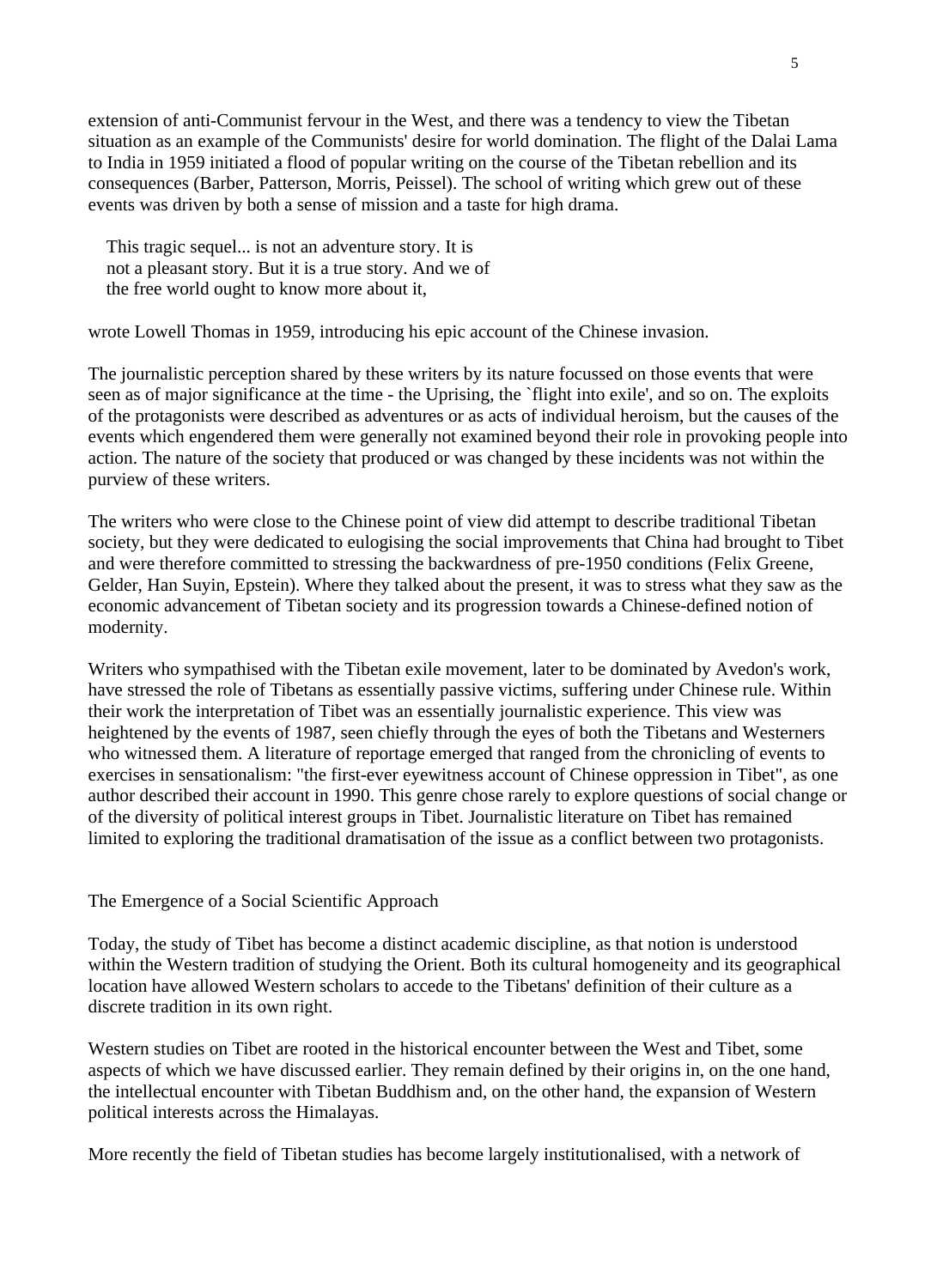international conferences, university posts, and regular contributions to scholarly journals devoted to Tibetan studies. There is an accepted corpus of scholarly literature, a standard system of transliteration, and broad consensus on the area of studies. The founding fathers of Tibetan studies operated under the aegis of the imperial administrations or of the Church; modern Tibetan studies are now legitimised by their presence within the institutions of Western academia.

Two parallel traditions of scholarship are discernible within the field of academic Tibetan studies, one of them the continuation of the tradition of textual analysis. The knowledge acquired by the missionary scholars had by the end of the nineteenth century allowed scholars of Sanskrit to extend their studies to the Tibetan Buddhist canon, focussing on the historical origins of the Tibetan texts and their relation to the Sanskritic tradition. These scholars tended to perceive the Tibetan religious system as a degenerate form of Buddhism, which they sometimes referred to in a pejorative sense as Lamaism.

The tradition of textual analysis, focussing primarily on Buddhist literature and its exegesis, has continued in the modern era. But it is characterised now by a widespread recognition of the Tibetan contribution to and development of Buddhist philosophy and practice. The wider concerns of modern textual scholars - like Tibetan scholars themselves - have been the history of Buddhism and Buddhist thought in Tibet. In addition their primary interest in earlier Tibet, the period in which much of Buddhist literature was produced, has also led to the study of Bon, the indigenous religion of Tibet. Within this tradition the study of texts was accorded more importance than the study of the social conditions under which they were produced.

The second strand of academic Tibetan studies applied Western social science methodologies to the study of Tibetan culture and society. For these scholars the primary focus is the people and the society. However, in the 1950s, when this tradition emerged, Tibet was still closed to Westerners so that there was virtually no opportunity for first-hand research on these subjects. This situation persisted until the mid-1980s.

The influx of refugees into Northern India enabled social scientists to conduct research on Tibetan society, using them as informants. A number of scholars made an effort to reconstruct a description of the traditional social system in Tibet based on retrospective interviews within the exile community (Aziz, Goldstein, Eva Dargyay, Franz Michael).

While these scholars concentrated on the reconstruction of the traditional society, other social scientists carried out first-hand field work among the Tibetan-speaking peoples of the Himalayan region, providing primary material for comparative analysis of traditional Tibetan social systems. But, except for those done by Chinese scholars, which remained largely unknown outside the People's Republic, there were no studies within Tibet itself in this period by Western scholars.

Behind both these approaches, one dealing with reconstructions and the other with parallels, lay the concept of a traditional Tibetan society, which the scholars sought to describe. There was, however, a small number of social scientists who made studies of social adaptation and change among the refugee communities, reflecting the emergence of new ideologies and identities following the experience of exile (Novak, Saklani, Palakshappa).

But recent developments within Tibet were not examined by Western scholars. While this was partly because those areas remained inaccessible to foreigners, there was also a residual sense that there was nothing worthy of study in post-1950 Tibet, as if the apparent demise of traditional society rendered further studies valueless and uninteresting. This attitude appears to have been widespread amongst scholars in the Tibetan field, so that, for example, contemporary language and literature have received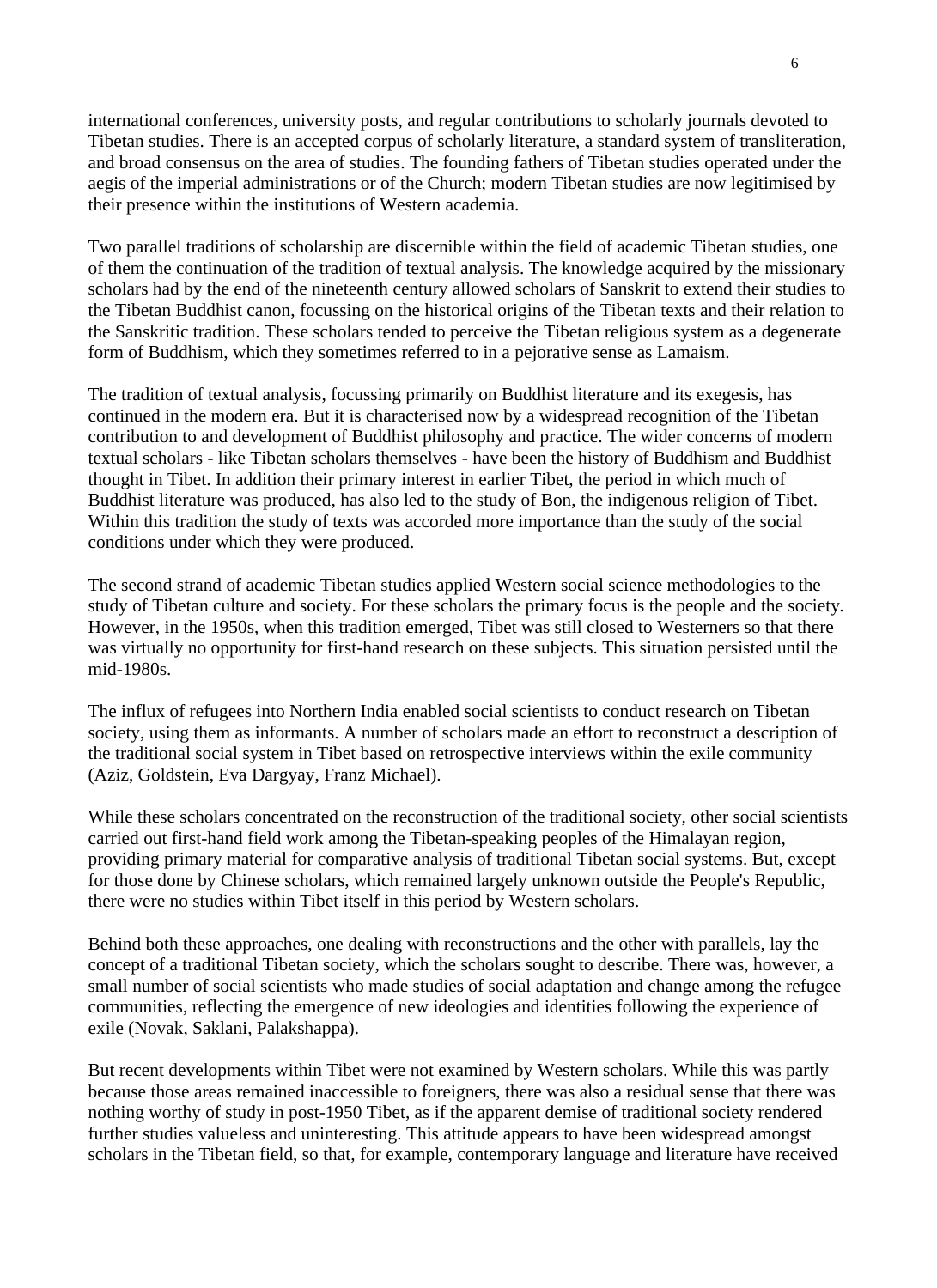little attention or analysis.

This absence of scholarly interest in contemporary developments in Tibet has tended to allow the field to be dominated by polemical writings from both sides. On the one hand the Tibetans and their sympathisers have accused the Chinese of cultural genocide, implying that there has been no development in Tibetan culture. The Chinese have argued, on the other hand, that over the past 40 years Tibet has marched forward into a progressive and civilised socialist society.

This antagonistic and often ferocious debate has to some extent obfuscated the real issues concerning the development of Tibetan society today. The past forty years of imposition of Communist ideology presented a direct challenge to the traditional Tibetan worldview and has undoubtedly had an enormous impact on traditional Tibetan culture and its social system. But even the economic changes in Tibet have remained largely unobserved by foreign scholars. For example, the 22,000 kilometres of roads that have been built in the Tibet Autonomous Region since 1950 must have dramatically altered the social and economic relations of Tibetan communities. It is clear that Chinese rule in Tibet has affected Tibetan society in a major way, not merely as the destructive agent that dominates popular Western writings on the subject, but as an instrument of change of other kinds. Some of these changes have been discussed within the polemical debate, but as social phenomena they remain undocumented, indeed undescribed, in Western academic literature.

While the West, hampered by difficulties of access, has been slow to extend its interest into the study of modern Tibet, the Chinese have established a series of institutions to facilitate Tibetan studies. In the 1950s the Chinese sent a large number of leading Chinese social scientists to Tibet to investigate conditions there, but the literature resulting from these studies remains largely unknown outside the People's Republic. They also set up a network of institutes for the `national minorities', as they call the non-Chinese peoples, which since the liberalisations of 1979 are developing into significant centres of studies.

The period of liberalisation has led to a further growth of academic institutions, including the founding of the University of Tibet in 1985 and the Centre for Tibetological Studies in Beijing in 1986. The Tibetan branch of the Chinese Academy of Social Sciences was formally established in Lhasa in 1985.

Perhaps more important has been the expansion of Tibetan language publishing houses in Lhasa, Beijing, and in Tibetan areas outside the Autonomous Region. They have republished numerous religious texts and have sponsored the translation of Chinese books, and even some English texts, into Tibetan. This minor renaissance of Tibetan publications was epitomised by the publication in 1984 of the three volume *Great Tibetan-Chinese Dictionary*, the *Bod-rGya Tsig-mDzod Chen-mo*.

These institutions represent the emergence in Tibet itself of Tibetological research using Western academic methods. This process can be seen, for example, in the study by Dung-dkar bLo-bzang 'Phrim-las (Dungkar Lobsang Thrinley), *Bod-kyi Chos Srid Zung 'Brel-sKor bShad-pa* (*The Merging of Religious and Secular Rule in Tibet*), which applies Western social science methods to the social origins of the Tibetan political system. Following traditions established in the West, these scholars have focussed on the study of texts, inscriptions and ancient history, in preference to contemporary studies. The methodologies adopted by contemporary scholars in Tibet are, of course, influenced and constrained by the theoretical and political demands of the Chinese state.

It was to initiate the study of the contemporary situation that the conference `Forty Years On: Tibet 1950-1990' was convened at the University of London's School of Oriental and African Studies in April 1990. Taking as its subject the development of Tibetan society over the past forty years, it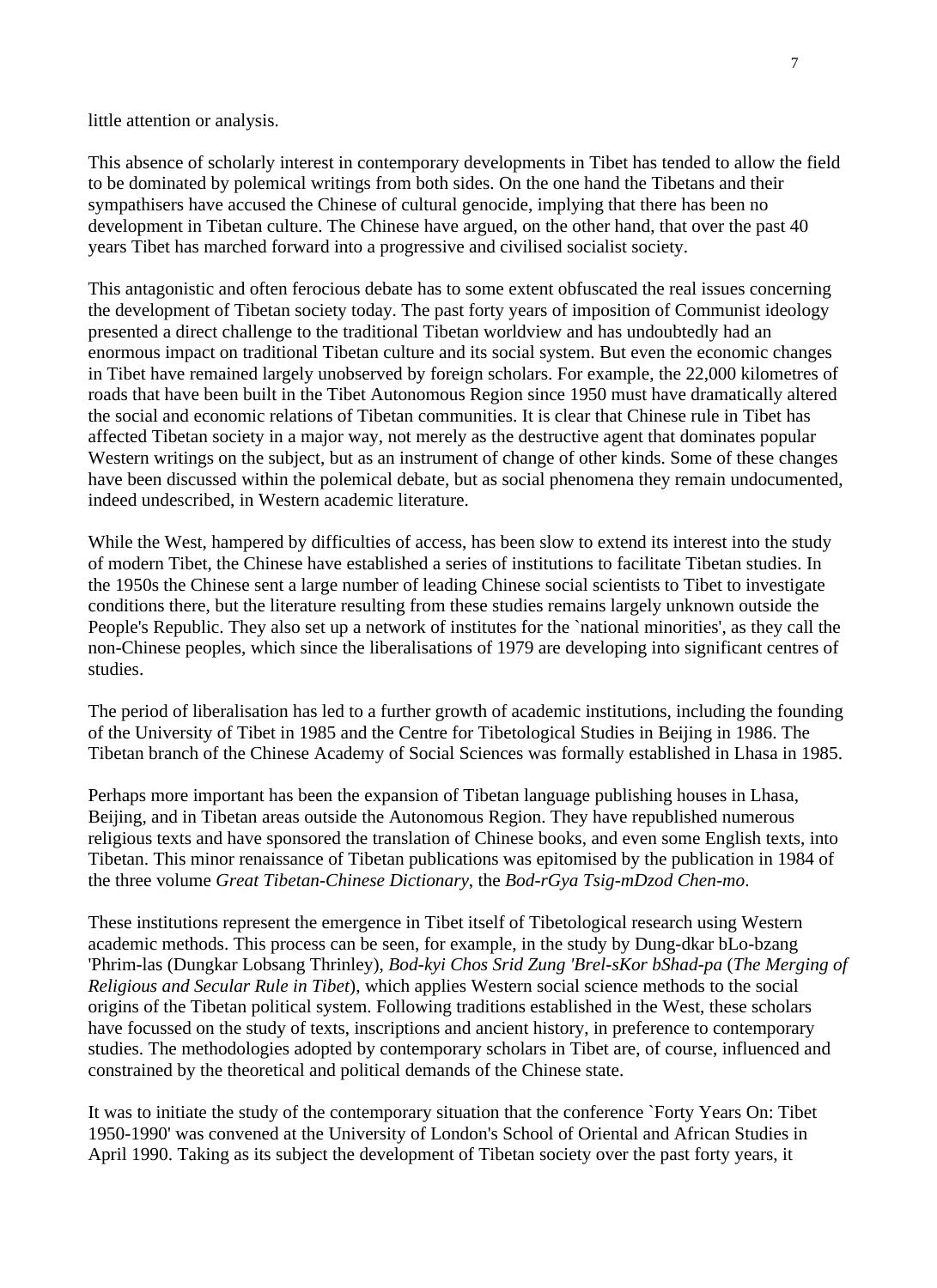brought together those scholars who have begun in recent years to study contemporary Tibet. In addition, a number of scholars renowned for their work on earlier periods took the opportunity to apply those skills to the modern era. It was envisaged that academic discussion at the highest level could only help to promote a deeper understanding of the complex and critical issues which surround the current situation in Tibet.

As organisers of the conference we sought to establish a tradition of looking at what had been contentious issues in dispassionate and rigourous ways, and to encourage a shift from the populist debate to the relatively disinterested examination of the phenomena of social change in Tibet. As had been hoped, the contributors examined aspects of social change in Tibet in this way, opening a tradition for serious study in this field. But it was noticeable that almost all the papers continued to place their observations in the context of the larger political debate concerning the `Tibet Question'.

The historical origins of that question are examined by Premen Addy in his study of the role of Tibet within British and Indian strategic concepts. Dr Addy describes the Anglo-Russian manoeuvres along the borders of their empires, which left Tibet's own status indeterminate, a legacy which has been passed on to today's regional powers. In his paper he sees the roots of the current Sino-Indian dispute as being found in the earlier years of this century, thus demonstrating the continuing role of Tibet as a major issue in regional rivalries.

Warren Smith's paper deals with the Chinese attempt to interpret the Tibetan issue as a question of a minority group within the context of a multi-national state. He analyses the varying attempts to apply Marxist nationality theory to the Tibetan problem and the consequences of Mao's decision to abrogate his 1931 commitment to the right of national self-determination.

After the death of Mao and the toppling of the Gang of Four, Chinese policy focussed on economic reform and liberalisation. Melvyn Goldstein analyses the effectiveness of this reform policy in Tibet among a nomadic group with whom he conducted research, together with Cynthia Beall, from 1987- 89, finding evidence of a widespread revitalisation process which accompanied the reform policies within the nomadic communities.

A major issue in Tibetan social studies is the question of how Tibetans in the modern era define themselves and express their identity as a distinctive group; Melvyn Goldstein deals with a historical aspect of this question in the introduction to his paper. In an essay reflecting an ethnological approach to this question, Samten Karmay discusses the central role of geography, and of the mountain cult in particular, in the definition of Tibet as a distinctive entity. He goes on to argue that in the past Buddhism, now serving as an expression of national identity amongst Tibetans, had in earlier times actually dissipated the sense of national unity among Tibetans.

Heather Stoddard's paper looks at the role of literature in fostering a contemporary Tibetan identity, documenting the extent of Tibetan language publications in Tibet since 1979; she raises the question of whether a distinctive TIbetan identity is more likely to evolve and survive inside Tibet or in the exile community.

Per Kvaerne and Tsering Shakya both consider in different ways the post-1950 use of, respectively, symbols and language, in earlier times part of an intrinsically Tibetan cultural identity, to convey secular messages of modernity and of Marxist ideology.

The Tibetans' response to the imposition of the Communist system and its ideology in 1950 has been marked by two contrasting characteristics: diplomacy and resistance. Jamyang Norbu discusses the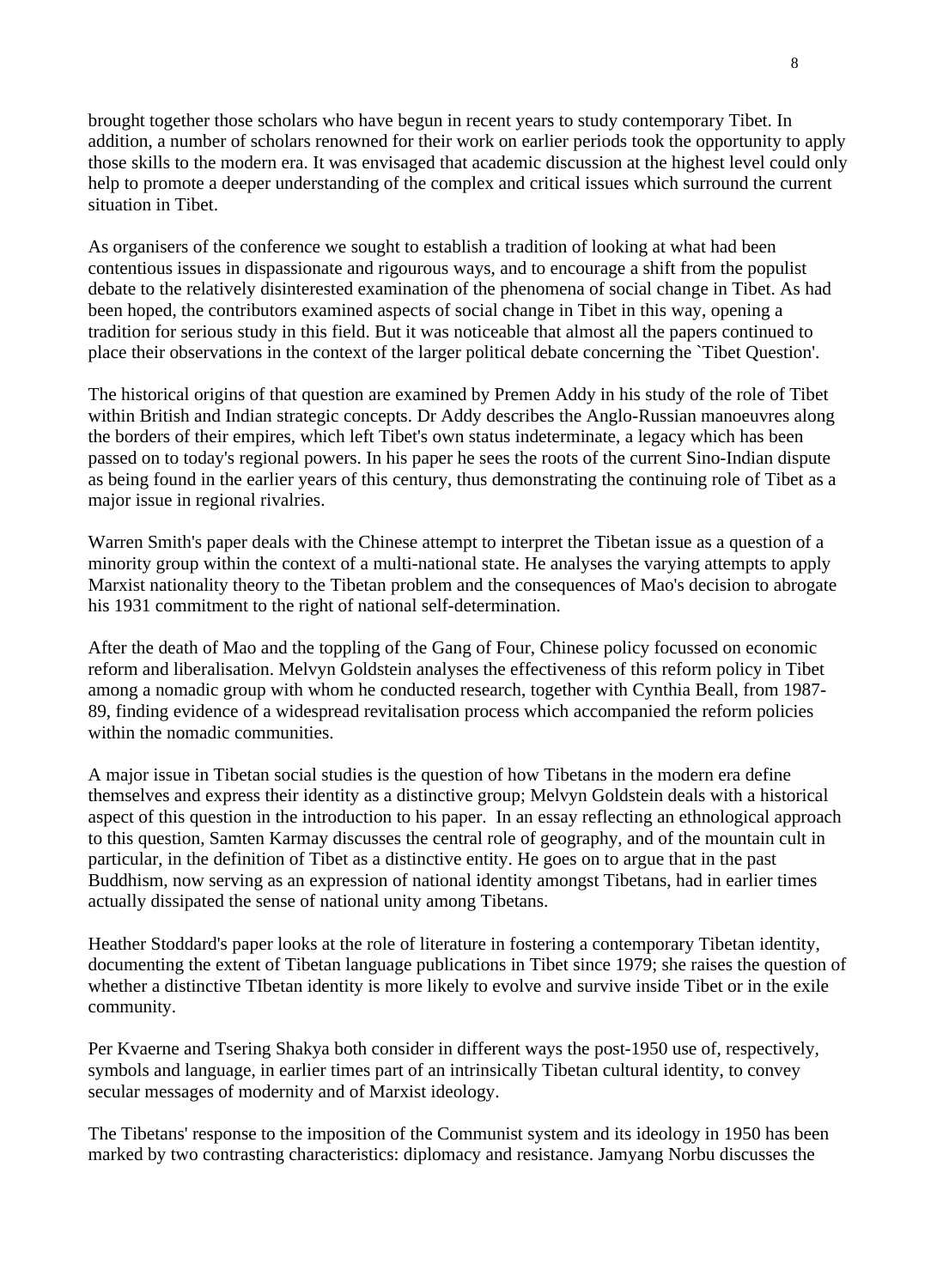genesis of the Tibetan armed opposition to the Chinese advance and questions the popular presentation of non-violence as the dominant characteristic of the Tibetan political response. By contrast, Tsering Wangyal dates diplomatic initiatives by the exile Tibetan Government as beginning from as early as 1972, and goes on to describes the subsequent response of the exile community, now primarily taking the form of diplomatic dialogue between Beijing and Dharamsala.

The demonstrations that began in Lhasa in 1987 implied on the surface that China's reform policies had failed as a political strategy. The actual course of the protests is charted in some detail by Ronald Schwartz and Robert Barnett in their studies. Schwartz goes on to examine the role of the United Front in the Chinese response to the protest movement, suggesting that its attempts at political re-education may have served to consolidate Tibetans' political consciousness. Barnett describes the evolution of a shared symbolism by Tibetan protestors as they developed rituals of defiance which served to reinterpret and invalidate successive Chinese responses.

In her essay on the role of nuns in the protest movement, Hanna Havnevik looks at the prominent role played by nuns in the recent protest movement, which can be seen as a process of revitalisation. She argues that the nuns are prompted by the desire to overcome the double discrimination they face as Tibetans under the Chinese rule and as women in a patriarchal society. The decision to become a nun in Tibet today is, she suggests, not only a religious commitment but in itself an expression of dissent and of commitment to the survival of the Tibetan culture.

Elliot Sperling's paper, applying scholarly methods to contemporary materials in Tibet to reveal a source of information on the current protest movement, examines political documents circulated by the pro-independence movement in Tibet. He argues that the growing sense of national identity that these documents reflect is in some ways a consequence of the importation of Marxist-Leninist ideology, which itself has served as a vehicle for European political ideas of nationhood, rights and individuality.

The two contributions made by Chinese scholars to the conference have been brought together as a postscript and offer an insight into the perceptions of Chinese scholars of the Tibetan issue. Wang Yao and Wang Xiaoqiang were both themselves deeply involved in the evolution of China's post-1979 reform policies, Wang Yao as a member of Hu Yaobang's pivotal `inspection team' in Tibet and Wang Xiaoqiang as an adviser to Hu's successor, Zhao Ziyang.

It was during the visit of Hu Yaobang to Lhasa in May 1980 that the key policy statement of China's effort at reform in Tibet was made. Wang Yao was not able to travel to London to deliver his paper in person at the 1990 SOAS conference, but the attention drawn in his paper, at a time when the reform movement in China was in disarray, to the pivotal role of Hu Yaobang in the transformation of Chinese policy towards Tibet excited considerable interest in the press as well as in academic circles.

Wang Xiaoqiang, one of the leading reform economists sent by the Beijing authorities to Tibet in 1983 to assess the progress of Hu's reforms, addresses in his paper opportunities for future prospects for development and co-operation. Arguing that economic and political progress cannot advance without religious reforms by Tibetans, Wang's paper criticises some of Beijing's Tibet policies, in particular its stand on religion, its replacement of Wu Jinghua and its failure to advance beyond policies already proposed in the 1950s.

There was unanimity amongst the scholars at the London conference about the need to develop the field of modern Tibetan studies. It is apparent from the papers collected here that there exists a wide range of contemporary issues that are worthy of academic debate and of detailed documentation. Hopefully the papers reproduced in this collection will serve as a starting point for the development of